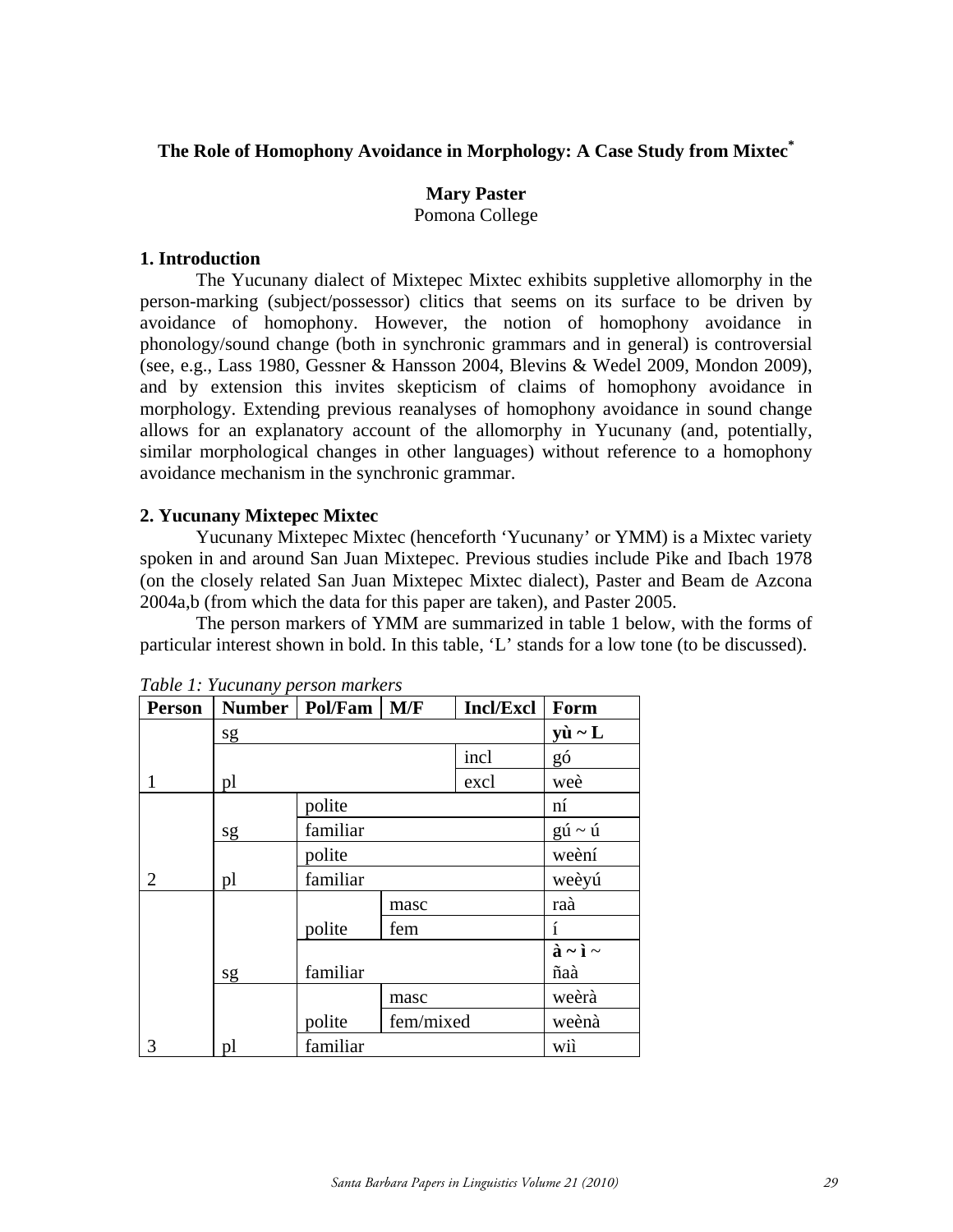These forms are used to indicate both subjects and possessors, and they occur after the relevant verb or noun. An adjective may intervene between the possessed noun and the person markers, suggesting that these are best treated as enclitics, although Pike & Ibach (1978) treated them as suffixes. The affix/clitic distinction is not crucial for the present purposes, but see Paster and Beam de Azcona 2004a for further discussion.

The first instance of apparent homophony avoidance that we will consider in YMM is in the first person singular marking. 1sg is marked by *yù* when the stem has final L tone, and a L tone elsewhere. The L tone allomorph is realized at the end of the stem, creating a falling tone (note: underlining indicates nasalization; data are from Paster and Beam de Azcona 2004a:  $73$ ).<sup>1</sup>

| (1) | a. nàmá                  | 'soap'         | nàmáà                              | 'my soap'                     |        |
|-----|--------------------------|----------------|------------------------------------|-------------------------------|--------|
|     | kwîií                    | 'narrow/thin'  | kw <u>îîî</u> î                    | 'I am narrow/thin'            |        |
|     | vílú                     | 'cat'          | vílúù                              | 'my cat'                      |        |
|     | tìinà ncháá              | 'blue dog'     | tìinà nchááà                       | 'my blue dog'                 |        |
|     | tzàáku                   | 'corral'       | tzàáku <b>ù</b>                    | 'my corral'                   |        |
|     | yùúti                    | 'sand'         | yùútii                             | 'my sand'                     |        |
|     | $\vec{a}$ <sup>'</sup> i | 'leg'          | $\vec{sl'}\underline{\mathbf{il}}$ | 'my leg'                      |        |
|     | kwà'a                    | 'man's sister' | kwà'a <b>à</b>                     | 'my sister'                   |        |
|     | b. sòkò                  | 'shoulder'     | sòkò <b>yù</b>                     | 'my shoulder'                 | *sòkò  |
|     | tutù                     | 'paper'        | tutù yù                            | 'my paper'                    | *tutù  |
|     | chá'à                    | 'short'        | chá'à yù                           | 'I am short'                  | *chá'à |
|     | ve'e nchá'í              | 'black house'  | ve'e nchá'ì yù                     | 'my black house' *ve'e nchá'ì |        |

Notice that if all stems including those in (1b) took the L tone allomorph, then the 1sg form of underlyingly L-final stems would be homophonous with the plain form. For example, the noun *sòkò* 'shoulder' has as its 1sg possessed form *sòkò yù* 'my shoulder'; the form \**sòkò* (with a L tone vacuously realized on the stem-final syllable) cannot be used with the meaning 'my shoulder'.

 A second example is found in the third person singular familiar forms, which are marked by  $\dot{a}$  when the stem-final vowel is [i], and  $\dot{i}$  elsewhere (except  $\tilde{n}a\dot{a}$  with some specific lexical items, especially C-final Spanish loanwords) (data are from Paster and Beam de Azcona 2004a: 74).

| (2) | a.sàmá              | 'clothing'            | sàm <b>î</b>                | 'his clothing'    |                                                               |
|-----|---------------------|-----------------------|-----------------------------|-------------------|---------------------------------------------------------------|
|     | vàá'a               | 'bad'                 | vàá'ì                       | 'it is bad'       |                                                               |
|     | tá'a                | 'relative'            | $t\hat{a}'\hat{\mathbf{l}}$ | 'his relative'    |                                                               |
|     | nda'á               | 'hand'                | $nda'\hat{\mathbf{l}}$      | 'her hand'        |                                                               |
|     | ma tzá'nu           | 'grandmother'         | ma tzá'nì                   | 'her grandmother' |                                                               |
|     | kù'ù                | 'woman's sister' kù'ì |                             | 'her sister'      |                                                               |
|     | $b. \quad \sin^3 i$ | 'leg'                 | sì'aà                       | 'his leg'         | $*_{\mathbf{S}\underline{\mathbf{i}}'\underline{\mathbf{i}}}$ |
|     | kachìí              | 'cotton'              | kachiáà                     | 'his cotton'      | *kachi <b>î</b>                                               |
|     | tzi'i               | 'be dying'            | $tzi$ <sup>2</sup> $a$      | 'she is dying'    | $*tzi'i$                                                      |

The  $\hat{i}$  of the 3sg 'overwrites' the vowel of the stem-final syllable, rather than occuring after it. Thus, in examples such as *tá'ì* 'his relative', the 3sg familiar form has the same number of syllables (and with the same length) as in the plain form *tá'a* 'relative'. For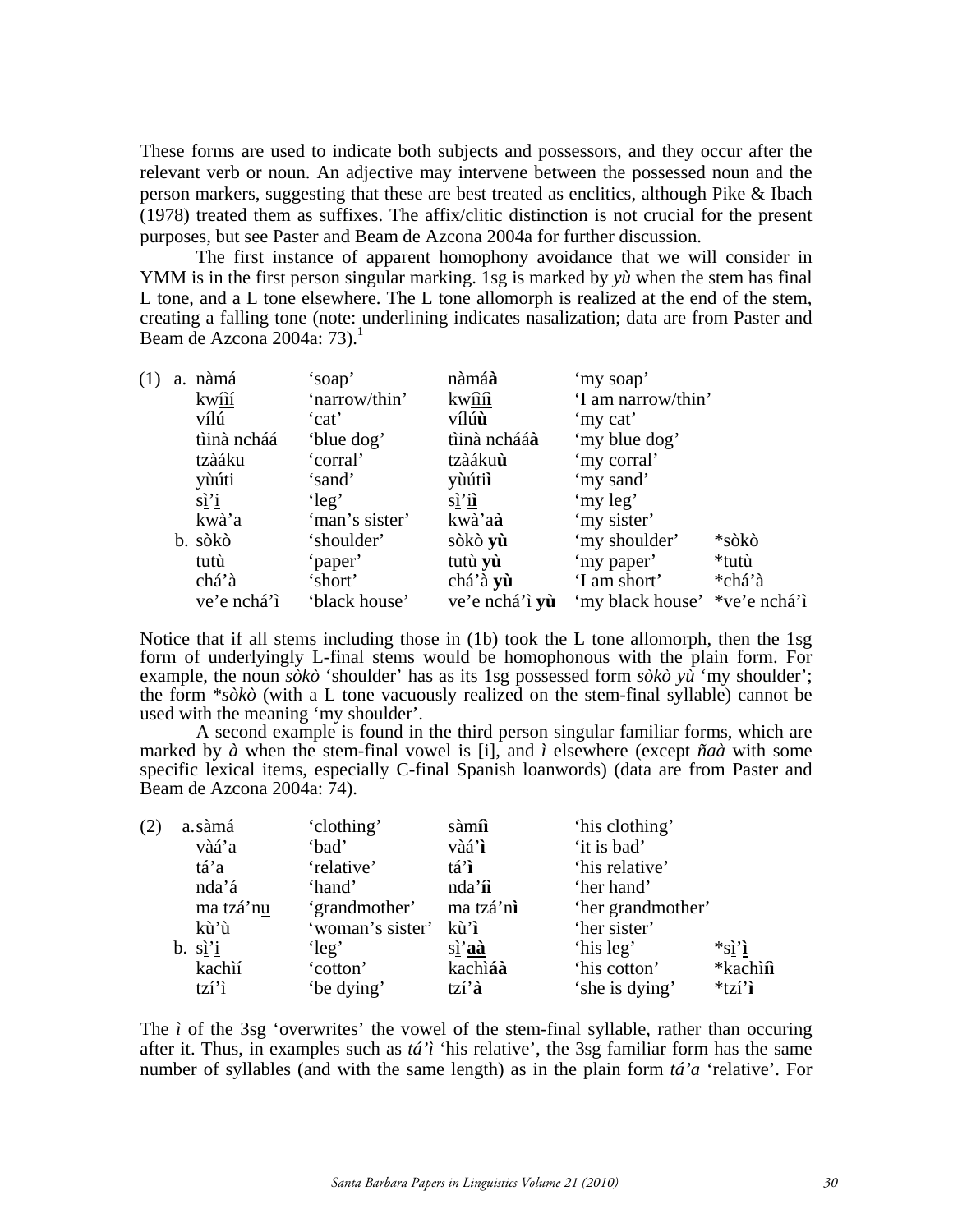this reason, adding the *ì* marker to a stem that already ends in  $\hat{I}$  would result in homophony between the plain and possessed forms. An example is the verb *tzí'ì* 'be dying', whose 3sg familiar form is *tzí'à* rather than \**tzí'ì*. Notice, however, that this applies only to forms whose stem ends in a L-toned  $\pi/$ ; the plain form of stems with final /i/ or /í/ would still be distinct from their 3sg form if they took the *ì* allomorph. For example, the noun *sì'i* 'leg', which ends in a mid-toned /i/, would be phonetically distinct from a form with the *i* marker, which would be  $*_{s}i'$ *i*, and yet the *i* marker is not used to mark the 3sg familiar form (the correct form is sì'aà 'his leg'). Hence, we can see already that homophony in and of itself will not suffice to explain the observed allomorphy in every case.

### **3. Mixtec pronouns**

 Before analyzing the YMM person markers in question, I will turn to some data from other Mixtec varieties to provide some background for the claims about the historical development of person marking in YMM that will be made later in the paper. The varieties to be discussed include some (e.g., San Juan Mixtepec Mixtec) that are closely related to YMM, as well as others that are more distantly related but for which there exist thorough, accessible descriptions.

 Figure 1 shows a rough internal classification of Mixtec, inferred and embellished from Josserand 1983: 470. Note that this is not necessarily a universally agreed-upon classification; among other possible differences, some researchers may put Mixtepec Mixtec and Baja Mixtec together in a subgroup to the exclusion of the other four.





We will first consider the person marking system of San Juan Mixtepec Mixtec proper, as described by Pike & Ibach 1978. The system is summarized in table 2 below.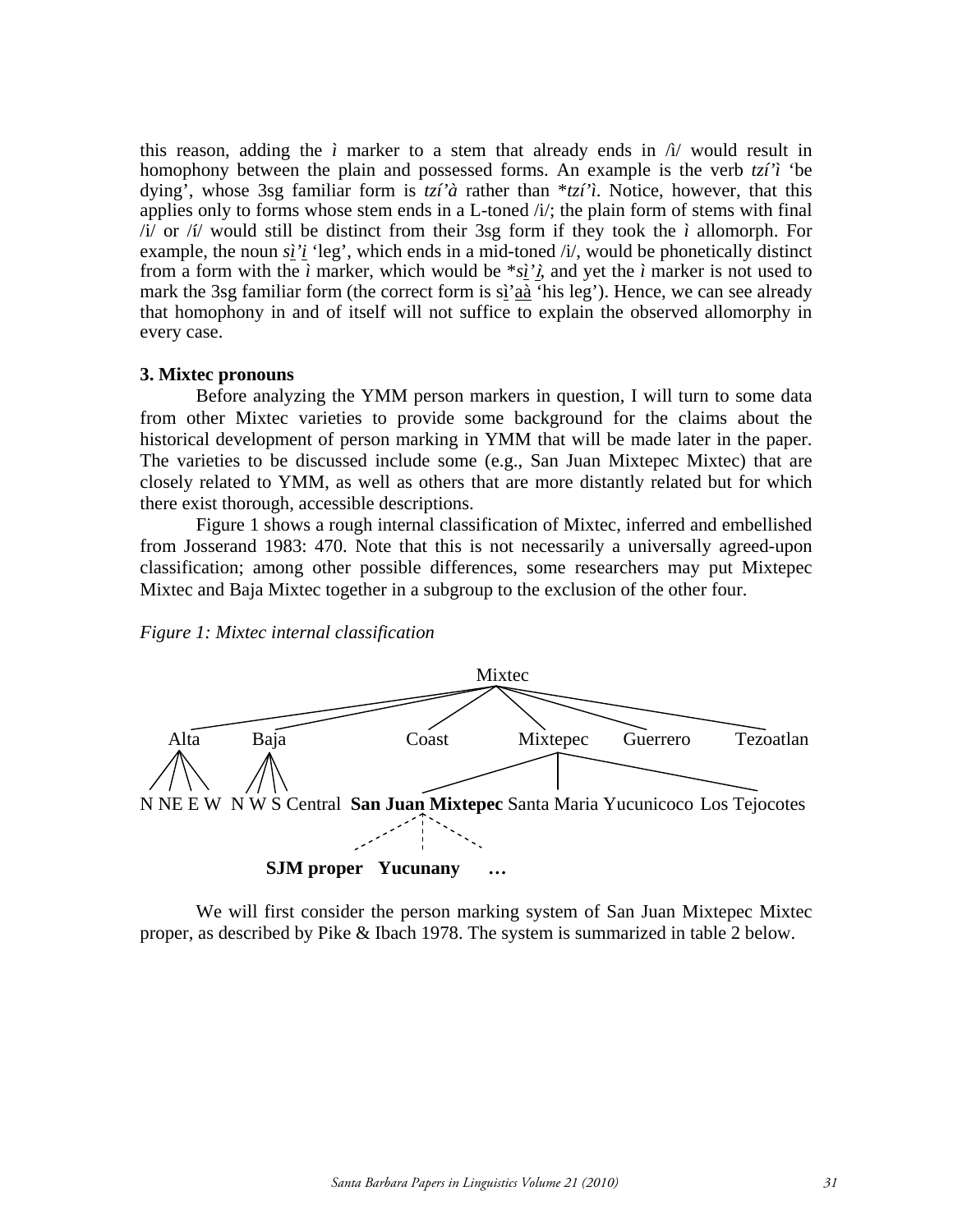| <b>Person</b> |    | Number Pol/Fam M/F |             | Incl/ExclForm |                            |
|---------------|----|--------------------|-------------|---------------|----------------------------|
|               |    | polite             |             |               | yù                         |
|               | sg | familiar           |             |               | L                          |
|               |    |                    |             | incl          | kwé                        |
| 1             | pl |                    |             | excl          | $k6 \sim 6$                |
|               |    | polite             |             |               | ní                         |
|               | sg | familiar           |             |               | kú ~ ú                     |
|               |    | polite             |             |               | kwèmeéní (no bound form)   |
| 2             | pl | familiar           |             |               | koyú                       |
|               |    |                    | masc        |               | rà                         |
|               |    | polite             | fem         |               | ñá                         |
|               |    |                    | masc        |               | $\hat{a} \sim \hat{I}$     |
|               |    |                    | fem         |               | $\acute{a} \sim \acute{1}$ |
|               | sg | familiar           | inanimate   |               | ñà                         |
|               |    |                    | unspecified |               | nà                         |
|               |    |                    | masc        |               | koyì                       |
| 3             | pl | familiar           | fem         |               | koyí                       |

*Table 2: San Juan Mixtepec person markers*

The morphemes of particular interest are bolded in the table. Notice that where Yucunany has phonologically distributed allomorphs *yù* and L for 1sg, SJM has these two markers as 1sg polite and 1sg familiar, respectively. In addition, SJM uses both *a* and *i* for 3sg familiar, but their tone patterns distinguish between masculine and feminine, with L tone indicating masculine and H tone indicating feminine. More will be said about these forms later in the paper.

 We move next to Ayutla Mixtec, a member of the southern branch of the Baja group. Table 3 summarizes the person markers of Ayutla Mixtec (taken from Pankratz and Pike 1967: 298).

| <b>Person</b>          | Number   M/F |      | Incl/Excl | Form |
|------------------------|--------------|------|-----------|------|
|                        | sg           |      |           | ì    |
|                        |              |      | incl      | è?   |
|                        | pl           |      | excl      | (?)  |
|                        | sg           |      |           | ù?   |
| $\mathfrak{D}_{\cdot}$ | pl           |      |           | (?)  |
|                        |              | masc |           | rà   |
|                        | sg           | fem  |           | à?   |
|                        | pl           |      |           | ñà   |

*Table 3: Ayutla person markers*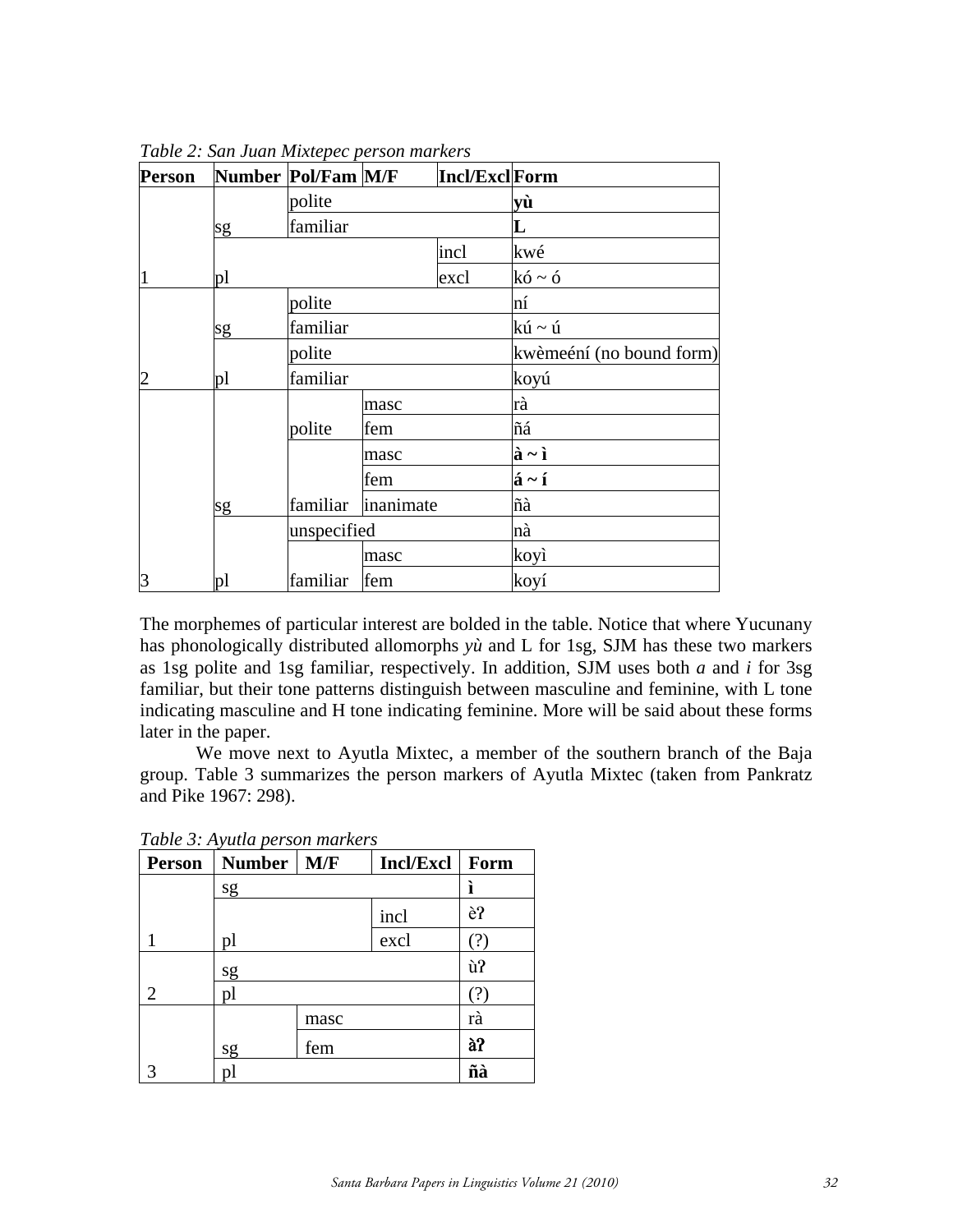Some morphemes of interest are shown in bold. As can be seen in the table, in Ayutla, the 1sg marker is *ì*. This could be etymologically related to the L allomorph of the 1sg in YMM, or to the *ì* allomorph of the 3sg familiar (or to neither). The 3sg feminine marker in Ayutla is  $\partial \Omega$ , which may relate to the  $\partial \Omega$  allomorph of the 3sg familiar in YMM. And finally the 3pl marker *ñà* may be related to the *ñaà* allomorph of the 3sg familiar in YMM.

 The next language we will consider is Jicaltepec Mixtec, which belongs to the Coast Mixtec group. The person markers of Jicaltepec Mixtec are summarized in table 4 (based on Bradley 1970: 25, 45, 49-50).

| <b>Person</b>  | <b>Number</b> | M/F  | <b>Incl/Excl</b> | Form                         |
|----------------|---------------|------|------------------|------------------------------|
|                | sg            |      |                  | $\mathbf{i} \sim \mathbf{e}$ |
|                |               |      | incl             | yòò (free form)              |
|                | pl            |      | excl             | dú?ú (free form)             |
|                | sg            |      |                  | $\acute{u} \sim \acute{0}$   |
| $\overline{c}$ | pl            |      |                  | dí                           |
|                |               | masc |                  | rá                           |
|                | sg            | fem  |                  | ña                           |
|                | рl            |      |                  | ñí                           |

*Table 4: Jicaltepec person markers* 

In Jicaltepec Mixtec, the 1sg has an allomorph *í*, which may be related etymologically to the YMM 3sg familiar marker *ì*. The 3sg feminine marker *ña* is also likely related to the YMM 3sg familiar allomorph *ñaà*.

 The person marking system of Chalcatongo Mixtec, a member of the central branch of the Alta Mixtec group, is summarized in table 5 (Macaulay 1996: 139).

| <b>Person</b> | <b>Number</b> | Pol/Fam  | M/F  | Form |
|---------------|---------------|----------|------|------|
|               |               | polite   |      | na   |
|               | sg            | familiar |      | rí   |
| 1             | pl            |          |      | žó   |
|               |               | polite   |      | ní   |
| 2             |               | familiar |      | ro   |
|               |               |          | masc | ðe   |
|               |               | familiar | fem  | ña   |
| 3             |               | polite   |      | to   |

*Table 5: Chalcatongo person markers* 

In this language, the only good candidate for a person marker relating to the YMM markers we are looking at is the 3rd person familiar feminine marker *ña*, which likely relates to the YMM 3sg familiar *ñaà* allomorph.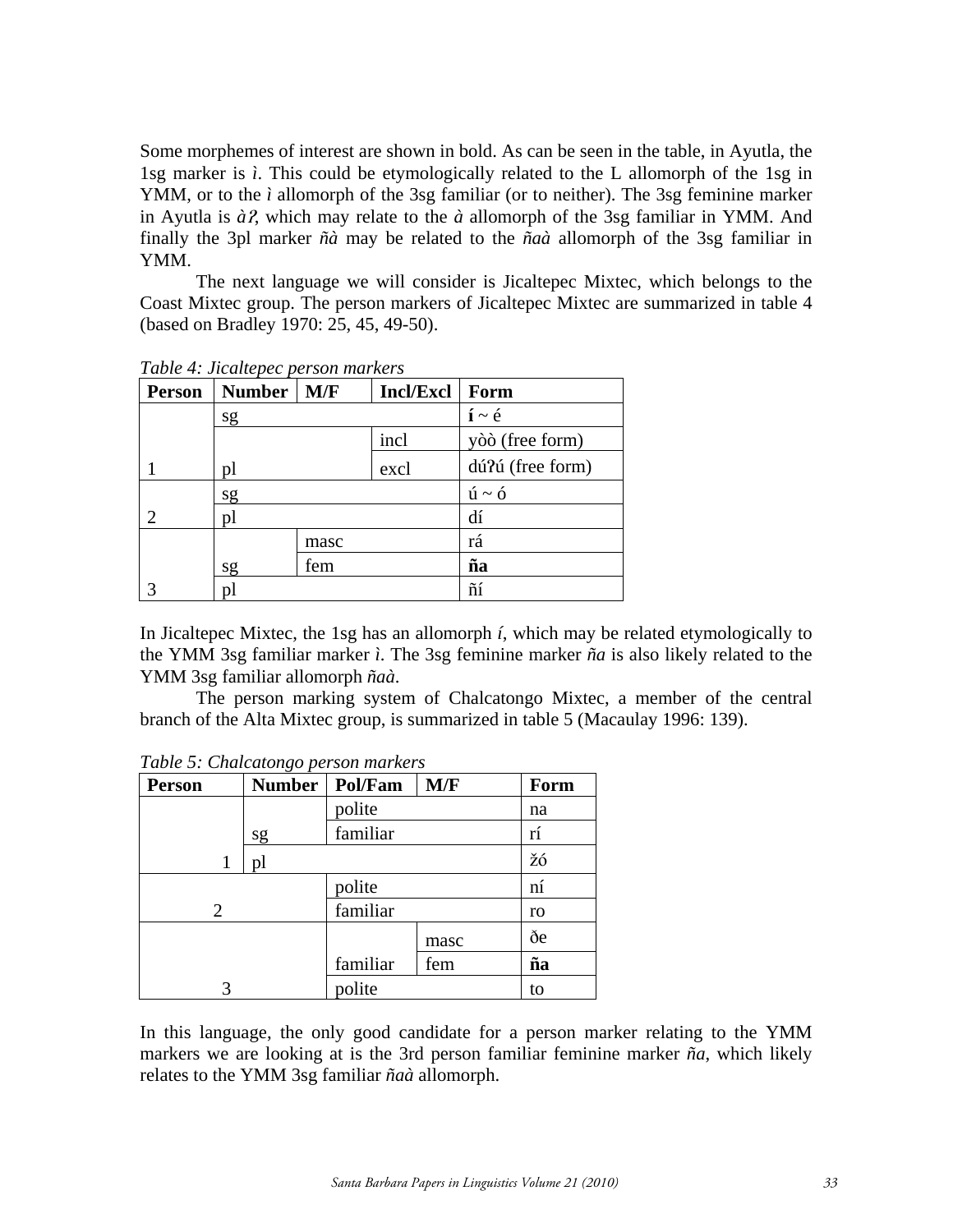Having seen some person markers in other varieties of Mixtec that may be historically related to those found in modern YMM, in section 4 we will consider a possible scenario for the historical origin of the patterns observed in YMM.

#### **4. The origin of 'homophony avoidance' in Yucunany**

 In this section I present a hypothesis for how the apparent homophony avoidance observed in YMM, discussed in section 2, may have originated in the historical development of the language. Crucially, I will show how these patterns may have originated without any specific reference to homophony (or to the avoidance thereof).

 Recall from section 3 that in SJM (Pike and Ibach 1978), *yù* marks 1sg polite, while a final L tone marks 1sg familiar. Recall also that YMM has a polite vs. familiar distinction in the 2sg and 3sg, but not in the 1sg. These facts taken together suggest that at an earlier stage, YMM (or its predecessor) also had a polite-familiar distinction in the 1sg, which was later lost.

 Unlike in Yucunany, in SJM there are many examples of L-final roots that take a final L tone marker (of the 1sg familiar), since SJM does not exhibit the phonologically conditioned allomorphy found in Yucunany. This means that in SJM there are some forms where the 1sg familiar is homophonous with the plain form of the root, as seen in (3) (examples are from Pike and Ibach 1978: 281).

| (3) | šišì | 'aunt'       | šišì | 'my aunt'      |
|-----|------|--------------|------|----------------|
|     | tívì | 'is blowing' | tívì | 'I am blowing' |

Based on this fact about SJM, below is a proposed history of the Yucunany 1sg allomorphy.

I begin with the hypothesis that with respect to 1sg marking, SJM proper reflects the pattern that was found in Proto-Mixtepec Mixtec, shown in (4).

| (4) | <i>Proto-Mixtepec Mixtec</i> (attested in SJM proper) |            |              |            |  |
|-----|-------------------------------------------------------|------------|--------------|------------|--|
|     | Root type                                             | Plain form | 1sg familiar | 1sg polite |  |
|     | final L                                               | final L    | final L      | vù         |  |
|     | final M                                               | final M    | final L      | yù         |  |
|     | final H                                               | final H    | final L      | vù         |  |
|     |                                                       |            |              |            |  |

Notice that at this stage, as in SJM proper, the plain and familiar forms are homophonous for 1sg polite forms of L-final roots.

At the next stage, which I term 'Early Yucunany Mixtepec Mixtec', the semantic distinction between polite and familiar in the 1sg has been lost. At this stage, both forms of the 1sg marker still exist in free variation. This is shown in (5).

(5) *Early Yucunany Mixtepec Mixtec*

| Root type | Plain form | $\frac{1}{9}$           |
|-----------|------------|-------------------------|
| final L   | final L    | final $L \sim y\$ u     |
| final M   | final M    | final $L \sim y\hat{u}$ |
| final H   | final H    | final $L \sim y\$       |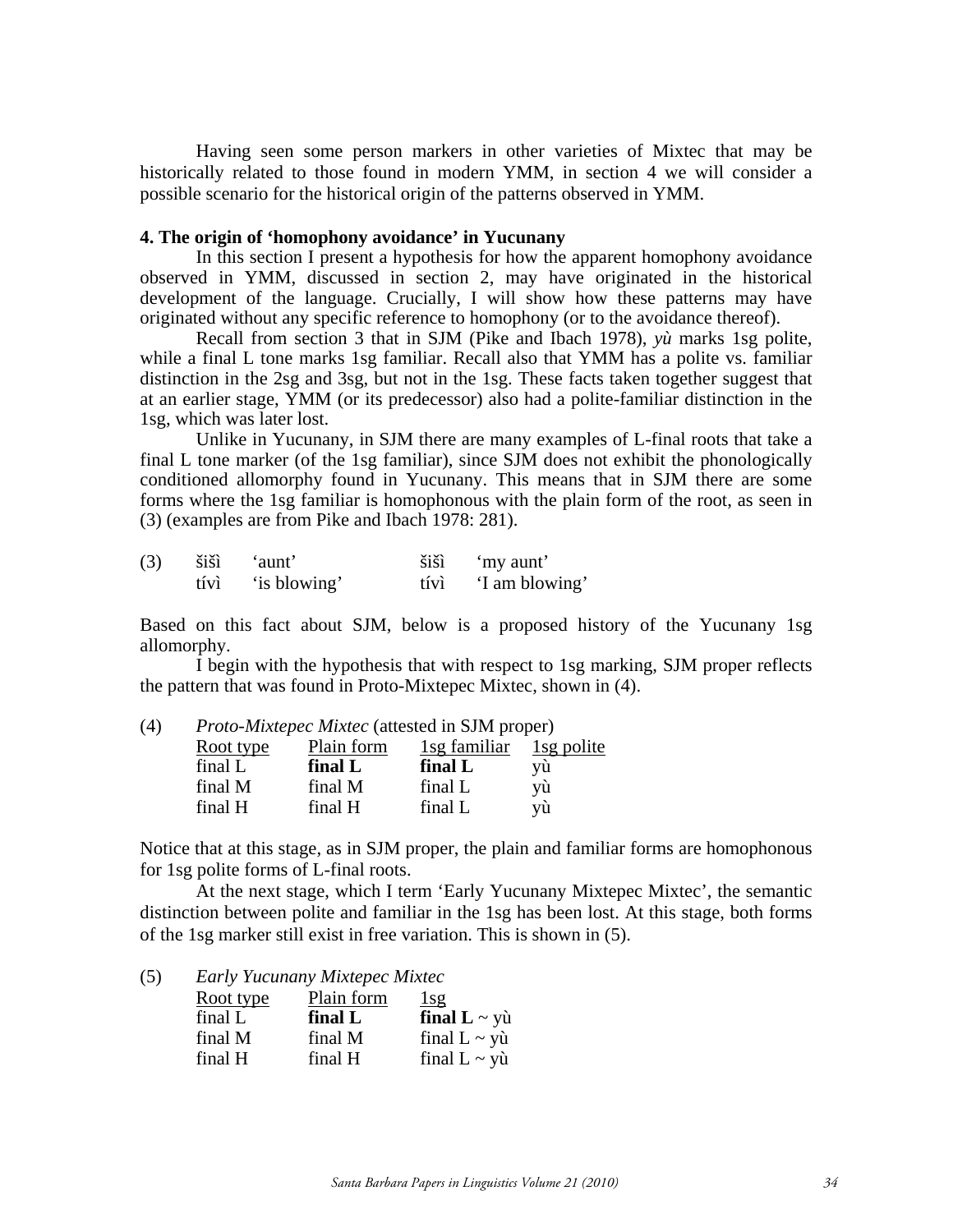At this stage, each type of stem has two possible 1sg forms, but L-final stems have only one form that is not homophonous with the stem itself. This is important because in some contexts where a L-final root is marked with a redundant final L tone, the intended 1sg form may be mistaken for a plain form if the 1sg meaning is not of critical relevance in the discourse. Blevins & Wedel's (2009) 'Lexical Character Displacement' proposal makes use of this notion in accounting for the failure of sound change to apply where it creates homophony between words in lexical competition. Assuming that the L and *yù* allomorphs are used by speakers with equal frequency, the majority of underlyingly L-final stems that are understood by the listener to be 1sg forms will have the *yù* allomorph rather than the floating L tone. Since it is used more frequently than the floating L tone, the *yù* allomorph ultimately 'wins out', becoming the only 1sg marker to be used with L-final roots, as in the 'Intermediate Yucunany Mixtepec Mixtec' stage schematized in (6).

| (6) |           | Intermediate Yucunany Mixtepec Mixtec |                   |
|-----|-----------|---------------------------------------|-------------------|
|     | Root type | Plain form                            | $\frac{1}{9}$     |
|     | final L   | final L                               | vù                |
|     | final M   | final M                               | final $L \sim y\$ |
|     | final H   | final H                               | final $L \sim y\$ |

At this intermediate stage, one possible development is for the 1sg of M- and Hfinal roots to be marked only by *yù*, by analogy with L-final roots. Instead, in modern Yucunany, M- and H-final roots converge on the floating L tone as the marker of 1sg, as schematized in (7).

| (7) | Modern Yucunany Mixtepec Mixtec |            |         |  |
|-----|---------------------------------|------------|---------|--|
|     | Root type                       | Plain form | 1sg     |  |
|     | final L                         | final L    | vù      |  |
|     | final M                         | final M    | final L |  |
|     | final H                         | final H    | final L |  |

A possible explanation for this last development is that speakers picked up the discrepancy between the existence of the L-final 1sg forms for M- and H-final roots on the one hand, vs. the lack of L-final 1sg forms for L-final roots on the other hand. This could have led to the generalization that *yù* is used with L-final roots while the floating L tone is used with M- and H-final roots.

The point of the above demonstration is that the pattern of tone-conditioned suppletive allomorphy could have emerged in Yucunany Mixtepec Mixtec without necessarily being *driven* by homophony avoidance. This explanation accommodates the fact that Mixtepec Mixtec probably did exhibit homophony between 1sg and plain forms of L-final roots, and that SJM still does (or did, in 1978).

We now move to a discussion of the 3sg familiar. First, suppose that the pre-Proto-Mixtepec Mixtec 3sg person marking system was as shown in table 6 (i.e., just like modern SJM proper but without the 3sg familiar allomorphy).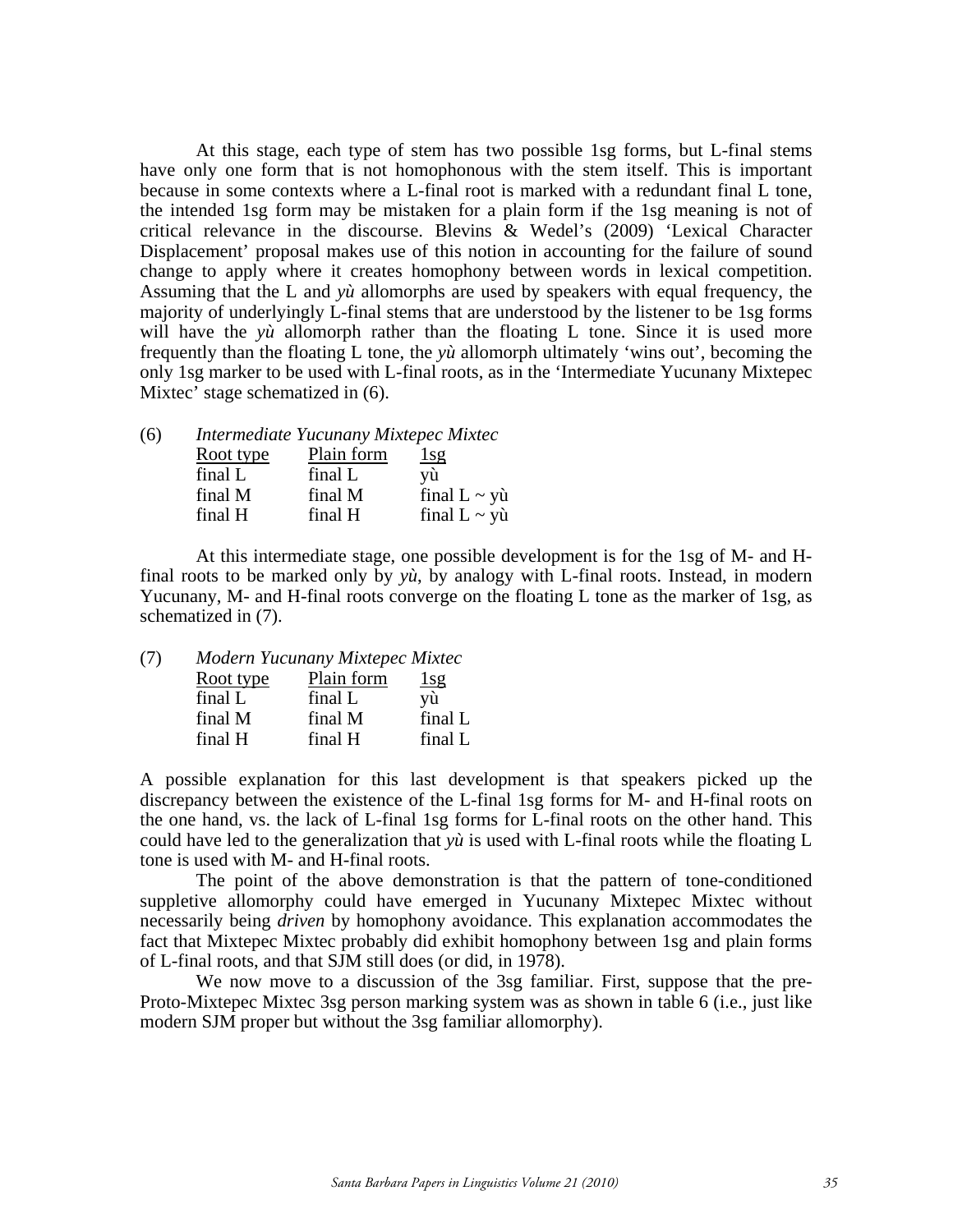|    |        | masc               | *rà  |
|----|--------|--------------------|------|
|    | polite | fem                | *ñá  |
|    |        | masc               | *à   |
|    |        | fem                | $*1$ |
| sg |        | familiar inanimate | *ñà  |

*Table 6: Pre-Proto-Mixtepec Mixtec 3sg markers*

Then the relevant changes between pre-Proto-Mixtepec Mixtec and Proto-Mixtepec Mixtec would be as shown in table 7 (in bold).

|  |    |        | masc                 | *rà            |  |
|--|----|--------|----------------------|----------------|--|
|  |    | polite | fem                  | *ñá            |  |
|  |    |        | masc                 | $*\hat{a} + i$ |  |
|  |    |        | fem                  | $*$ í + á      |  |
|  | sg |        | familiar   inanimate | *ñà            |  |

*Table 7: Changes from pre-Proto-Mixtepec to Proto-Mixtepec 3sg markers*

At the stage of pre-Proto-Mixtepec Mixtec, the plain and 3sg familiar forms would have been as shown in (8). The forms in (8a) have underlying final vowels that are neither *a* nor *i*, so there is no risk of homophony with either the masculine or feminine 3sg familiar forms. In (8b), however, the roots have final *i* or *a*, so there is the possibility of homophony, particularly in the bolded examples.

### (8) *Pre-Proto-Mixtepec Mixtec plain vs. 3sg familiar forms*

| sòkí (fem.)                   |
|-------------------------------|
| vílí (fem.)                   |
| $ve'$ í (fem.)                |
| saìí $(fem.)^2$               |
| $x\hat{\mathbf{n}}$ ní (fem.) |
| nchá'í (fem.)                 |
| nchá'í (fem.)                 |
|                               |

A possible context for the introduction of  $\hat{i}$  and  $\hat{a}$  allmorphs in Mixtepec Mixtec would be one where the gender of a possessor was unknown or not particularly relevant. These could be mistaken for plain forms, contrasting only with a single (animate) 3sg form. Most nouns would have had separate masculine vs. feminine 3sg familiar forms, both distinct from the plain form in (8a). But on the basis of words like 'bird' and 'hat', a possible generalization is that the 3sg of *i*-final roots is formed with *a*, while the 3sg of *a*final roots is formed with *i*.<sup>3</sup>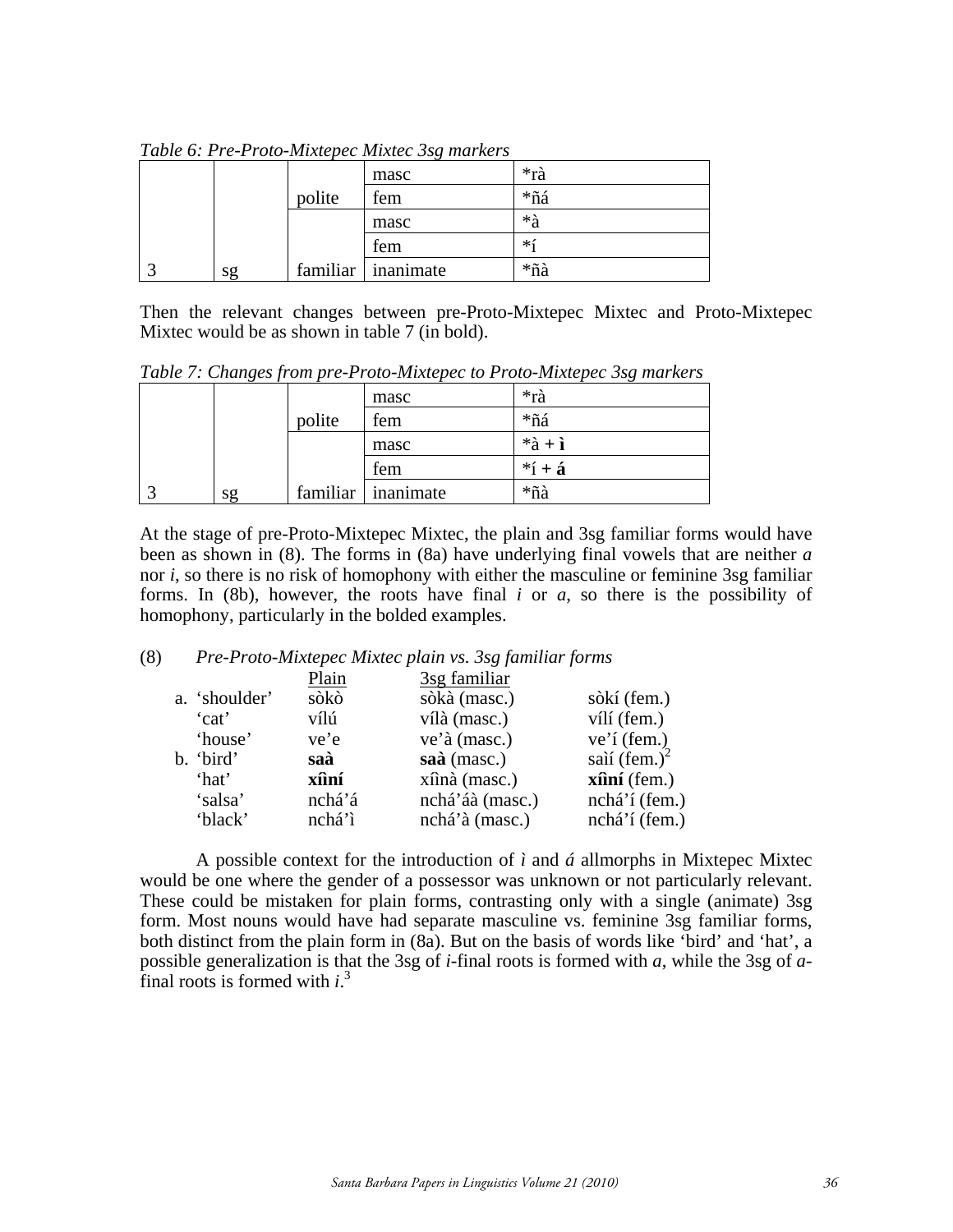Given the system in table 7 for Proto-Mixtepec Mixtec, the relevant changes giving rise to modern YMM would be as shown in table 8.

|                |    |          | masc          | $*\hat{\tau}$ à > raà     |
|----------------|----|----------|---------------|---------------------------|
|                |    | polite   | fem           | $*\ 4 > \emptyset$        |
|                |    |          |               | $*\hat{a} \sim *i$        |
|                |    |          |               | $\mathbf{a}^*$ í ~ *á > Ø |
| $\overline{3}$ | sg | familiar | masc/fem/inan | $*\ a\ $ naà              |

*Table 8: Changes from Proto-Mixtepec to Yucunany 3sg pronouns*

In Yucunany, the masculine/feminine/inanimate distinction is lost in the 3sg familiar. As these categories collapse, the *á* allomorph is lost entirely, the *í* allomorph is reinterpreted as 3sg feminine polite, and the *ñà* allomorph, now *ñaà*, becomes restricted to occurring with a small number of lexical items.

In this scenario, the change from Proto-Mixtec to Mixtepec Mixtec would have introduced the  $i \sim a$  allomorphy in the 3sg and this would not have been driven by homophony avoidance, but by 'listener error' in parsing forms that were already homophonous with other forms in the same paradigm.

### **5. Conclusion: homophony avoidance in morphology as an emergent phenomenon**

The objection to homophony avoidance as an inhibitor of regular sound change is based largely on the Neogrammarian view that sound change is regular and blind. Homophony avoidance as a driver of morphological change does not encounter this problem directly, but there are at least three *a priori* reasons to reject homophony avoidance as a mechanism in morphological change.

 First, it is teleological; knowledge of language (including morphology) is thought to be unconscious and therefore ought not be subject to the 'desire' of a speaker to avoid homophony. Second, avoidance of homophony requires the speaker to compare the potential pronunciation of a word with the hypothetical pronunciation of other words, which would necessitate an immense amount of redundant lexical storage and computation. Finally, phonologically driven morphological homophony avoidance effects would likely be analyzed using the same anti-homophony mechanisms that have been proposed for phonology, e.g., Crosswhite's (1999) ANTI-IDENT constraint, so if they are successfully argued against as phonological constraints then they should not play a role in morphology either.

Blevins & Wedel (2009) describe how 'competition' between two similar words may inhibit a regular sound change. If the change pushes words A and B closer together phonetically, and if A and B are confusable in some contexts, then some tokens of A that approach the phonetic target for B may be misattributed to the B category. Tokens of A that clearly differ from B will always be 'counted' as tokens of category A. Over time, this will naturally cause A and B to diverge.

This is essentially identical to Mondon's (2009) model of homophony avoidance in sound change, based on Labov's (1994) Facultative Theory. The idea is that some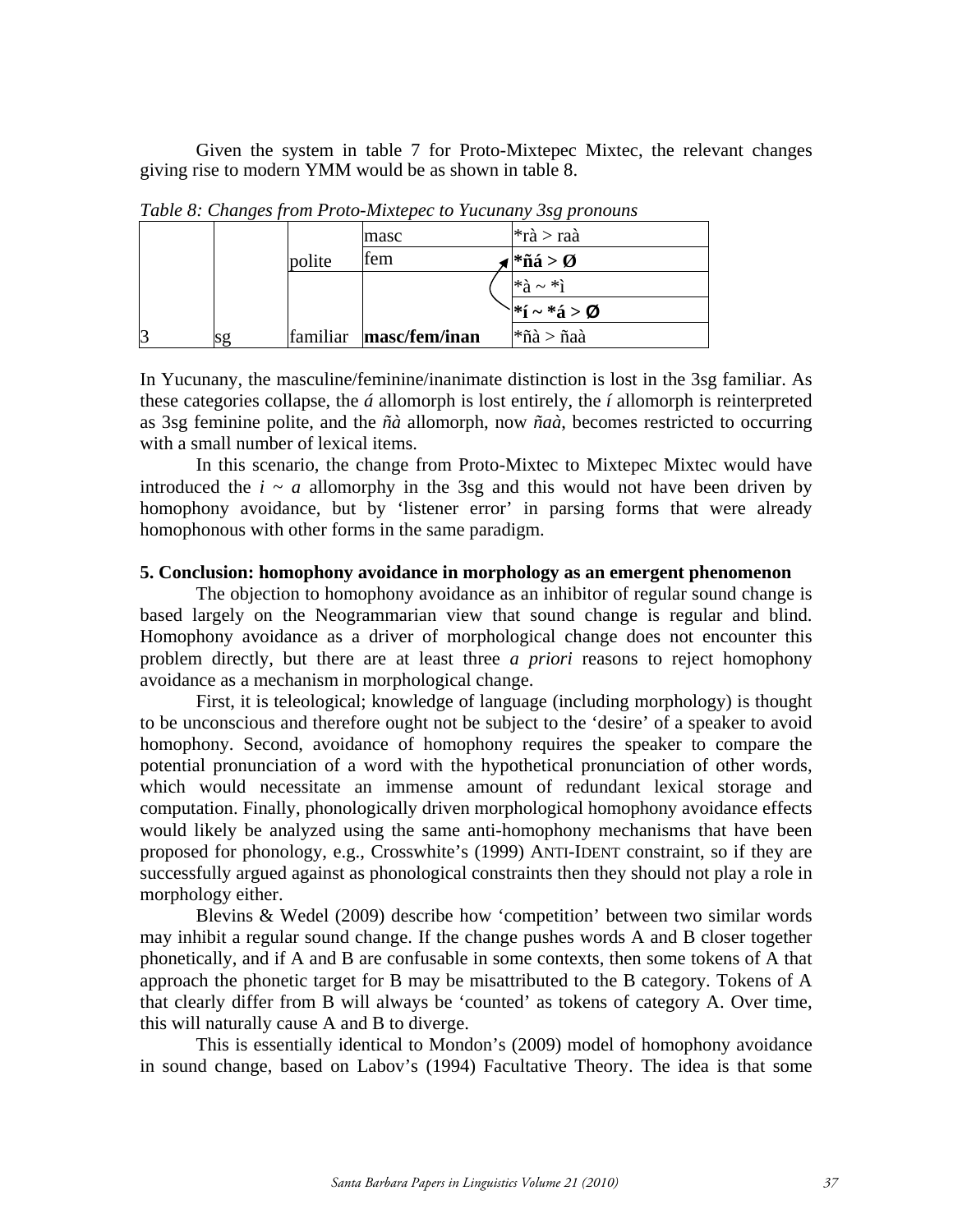tokens of a word A that is undergoing a sound change will be misunderstood as tokens of word B, if the completed sound change would make A homophonous with B. As a result, learners conclude that the sound change does not apply in those environments where the misunderstandings most frequently occur. This same mechanism may apply in morphology, as described above – in this case driving a change, rather than inhibiting a change. Future research will show whether this is a widespread phenomenon and whether other such cases can be explained the same way.

#### **Notes**

\* Many thanks to the participants in Pam Munro's American Indian Seminar at UCLA for helpful comments on an earlier version of this paper, and to the audience at WAIL for discussion after the talk on which this paper is based.

<sup>1</sup> The practical orthography devised for this language does not reflect vowel length, in that it uses a vowel symbol for each element of a contour tone. Therefore, the 1sg forms using the L tone allomorph, while they appear based on the transcriptions to also have a lengthened final vowel, do not get an additional full unit of vowel length added to the stem. They do undergo a small amount of phonetic lengthening relative to the vowel of the plain form of the stem, but the resulting vowel is still not as long as a true long vowel.

 $2^{2}$  Note, however, that our consultant reported that animals cannot be possessed, at least in his idiolect. Therefore, the 'bird' examples should only be considered representatives of possible types of examples, since they may not have been attested examples themselves.

<sup>3</sup> Admittedly this ignores tone, so it does not work perfectly for other words like 'salsa' or 'black'. However, we need not assume that the tones were the same in pre-Proto-Mixtepec Mixtec as they are in modern Yucunany. A full reconstruction of tone in earlier stages of the language is outside the scope of this paper.

#### **References**

- Bradley, C. Henry. 1970. 'A linguistic sketch of Jicaltepec Mixtec.' *Summer Institute of Linguistics Publications in Linguistics and Related Fields* 25. Norman, Oklahoma: Summer Institute of Linguistics of the University of Oklahoma.
- Blevins, Juliette and Andrew Wedel. 2009. 'Inhibited sound change: An evolutionary approach to lexical competition.' *Diachronica* 26.2: 143-183.
- Crosswhite, Katherine. 1999. 'Intra-paradigmatic homophony avoidance in two dialects of Slavic.' *UCLA Working Papers in Linguistics* 1, *Papers in Phonology* 2, ed. by Matthew Gordon. ROA 581-0203.
- Gessner, Suzanne and Gunnar Ólafur Hansson. 2004. 'Anti-homophony effects in Dakelh (Carrier) valence morphology.' *Proceedings of the 30th Annual Meeting of the Berkeley Linguistics Society*, ed. by Marc Ettlinger, Nicholas Fleischer, and Mischa Park-Doob, 93-104*.* Berkeley, CA: Berkeley Linguistics Society.